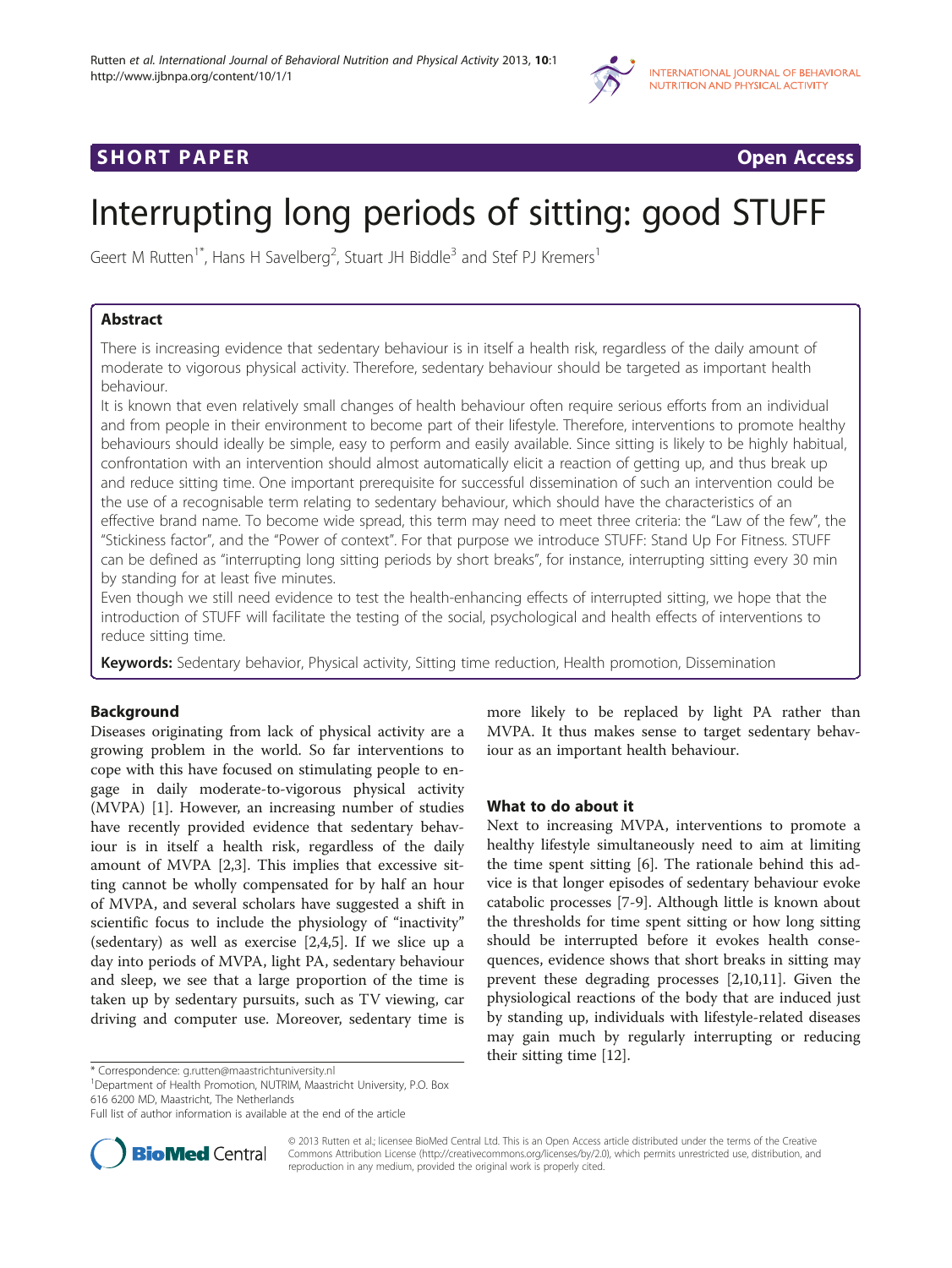#### How to get there

A well-known problem is that the availability of behavioural alternatives with positive impact on health does not automatically result in uptake of these behaviours by the target population [\[13,14\]](#page-2-0). Even relatively small changes in behaviour often require a serious effort from an individual and from people in their environment to become part of their lifestyle. Nevertheless, newly acquired health behaviours that have become part of habitual daily routines are most likely to be sustained over time and to result in positive health consequences. Hence, it would be ideal if an intervention managed to introduce habits promoting the interruption of prolonged sitting which become part of daily routines. Such an intervention should ideally be simple, should not require much cognitive energy, and should be easy to perform. Moreover, it should be widespread, easily available and recognisable. Being confronted with it should almost automatically elicit a reaction of getting up, and thus break up and reduce sitting time. In this respect, sedentary behaviour may be different from physical activity. Sitting is likely to be highly habitual, with little or no conscious processing, whereas MVPA requires higher levels of conscious processing and planning.

#### Spreading the word

In addition to optimal intervention content, one important prerequisite for successful dissemination could be the use of a recognisable term relating to sedentary behaviour. This should have the characteristics of an effective brand name that users pass on to others and are willing to accept and "own" as part of their individual identities. Such a "brand" should have true and meaningful value and should be associated with positive consequences, which may be reflected in it being turned into a commonly used verb. Although some examples are available from the commercial world, such as Google or Twitter, examples from the social or health world are less common. If the term is to become widespread, it may need to meet three criteria [\[15](#page-2-0)]. The first is the "Law of the few", which means that it requires people with a particular set of social gifts to spread it (connectors, experts and salespeople). Second, it should have the "Stickiness factor", implying that the term has to be memorable and drive people to action. Finally, there is the "Power of context", which indicates that its successful dissemination depends on conditions and circumstances of time and place.

Hence, health promoters should use their networks and reach out to their connectors, experts and salespeople to spread the term, and have it transformed into a verb that is generally recognised and used. It requires that the term sticks in people's memories and induces them to get up from their chairs. In view of the context, which in this case includes evidence for the relation between physical inactivity and various non-communicable diseases [\[12](#page-2-0)], and the barriers that prevent, for example, obese individuals from engaging in MVPA [\[16\]](#page-2-0), we feel there are sufficient reasons to launch the idea at this point in time. Time will tell if we are right.

#### Good STUFF

Explicitly labelling or "branding" a behavioural goal or performance objective [[17\]](#page-2-0) will assist the dissemination of a health promotion message. We would therefore like to introduce the acronym STUFF: STand Up For Fitness. The term "fitness" is used to express the general social, psychological and health promoting effect of less sitting. STUFF can be defined as "interrupting long sitting periods by short breaks", for instance, interrupting sitting every 30 min by standing for at least five minutes.

The ideal would be to have the name STUFF become part of the public consciousness. In two years from now, we would hope to hear people say: "OK, the meeting has now been going on for half an hour, time to stuff", or "Children, this test will take one hour, including stuff"; or "Ladies and gentlemen, we're going to have a commercial break, take your stuff". People could even say "Let's stuff for a moment", or have an additional reason to mimic colleagues that get up to applaud presenters in conferences with "Hey, that's great stuff you got there!" It could even be translated into a cover of the hit song by Brian Ferry: "let's stuff together, c'mon, c'mon, let's stuff together" or in Christmas festivities: "[...], o what fun it is to stuff in a one-horse open sleigh". And ideally, instead of people only raising their eyebrows, it would make them raise their body from the chair.

We have gained some preliminary experience with the implementation of STUFF during lectures, using a triggering image on the lecture slides that pops up every 30 min. The lecture continues during such a STUFF, while students are standing for 5 min. This has evoked positive reactions from students, who reported "It was fun, a change from what we're used to", "It actually helped me maintain my concentration", and "I had to get used to it, because my paper and pencil were still on my desk the first time, but at the next STUFF I just took my notes while standing." Admittedly, these were health science students and our initial experiences are thus not generalisable to the larger population, but it may indicate that STUFF is good stuff for health promoters. That said, these are just preliminary ideas and we still need evidence to test the health-enhancing effects of interrupted sitting. We hope that the introduction of STUFF will facilitate the testing of social, psychological and health effects of interventions to reduce sitting time.

#### Competing interests

The authors declare that they have no competing interests.